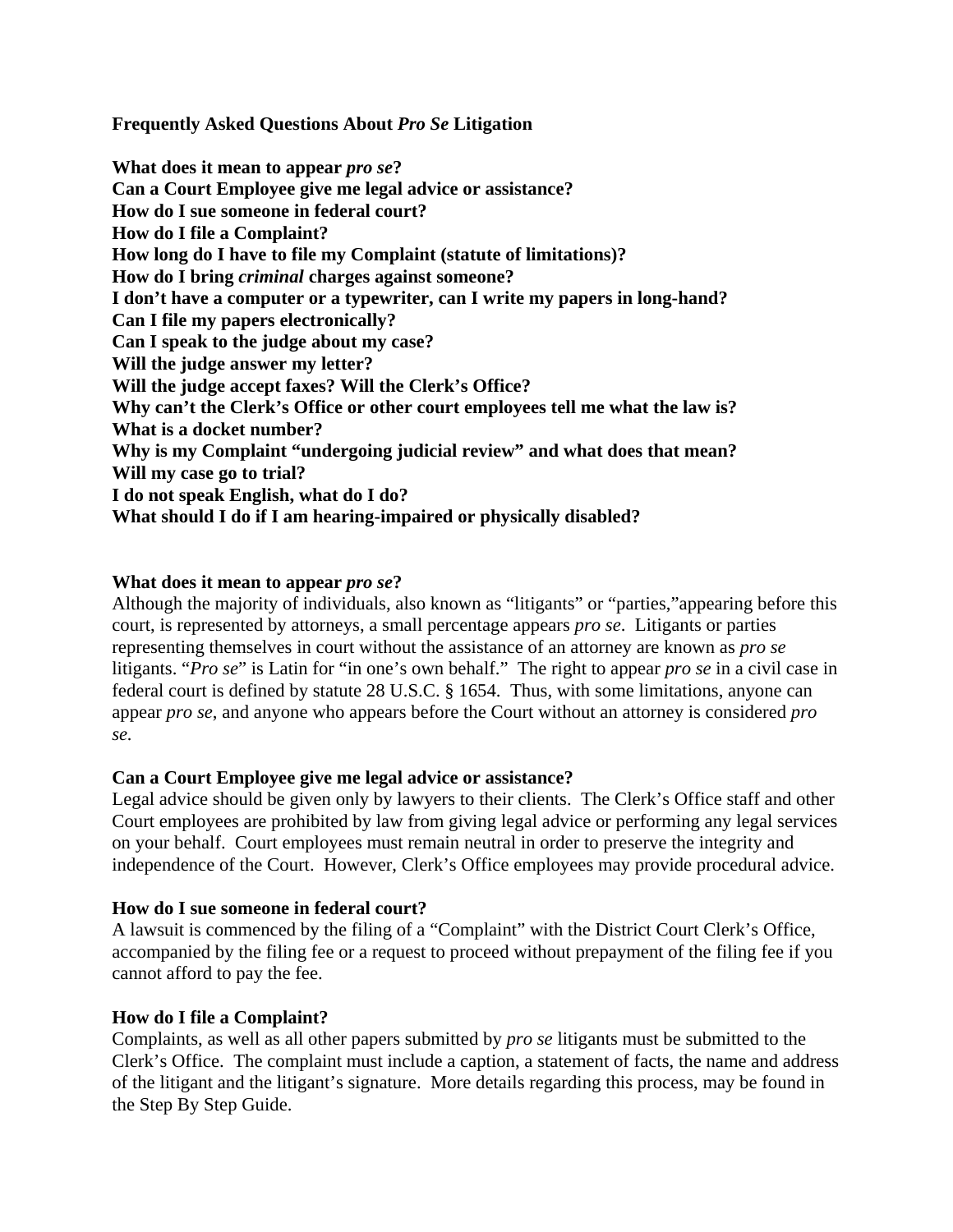### **How long do I have to file my Complaint (statute of limitations)?**

The time limit a person has to file a lawsuit is determined either by the specific federal law that is at issue or the types of claims raised in the lawsuit. This information is legal advice and the court employees cannot tell you how long you may have to file a lawsuit. In order to find out how long you may have to file a case, you must do legal research. Many federal laws specifically state the statute of limitations period. Generally, if the federal law at issue does not include a statute of limitations, you must look to the statute of limitations period listed in state law for the most similar type of claim.

# **How do I bring** *criminal* **charges against someone?**

Only government prosecutors have the authority to bring criminal charges against someone in federal court. If you believe you have been the victim of a crime or if you have knowledge of a crime that has been committed, you should contact the appropriate prosecutor's office. If you believe the crime is a violation of federal law, you should contact the United States Attorney's Office for the district in which the crime is alleged to have occurred. If you believe the crime is a violation of state law, you should contact the District Attorney's Office for the county in which the crime is alleged to have occurred.

### **I don't have a computer or a typewriter, can I write my papers in long-hand**?

Yes, so long as they are legible, papers may be handwritten.

### **Can I file my papers electronically?**

*Pro se* litigants may file electronically, but they are not required to do so. For information on electronic filing, visit the CM/ECF and PACER web pages. See http://www.mad.uscourts.gov/caseinfo/cmecf-general.htm and http://pacer.psc.uscourts.gov.

### **Can I speak to the judge about my case?**

Unless appearing in Court before the judge, all communication to the judge must be done in writing.

### **Will the judge answer my letter?**

Generally, the Court will respond to procedural requests, such as extensions of time, that are made in the form of a letter. However, the decision to respond or not to respond to a letter is at the discretion of the judge.

# **Will the judge accept faxes? Will the Clerk's Office?**

Most judges do not accept faxes. The Clerk's Office does not accept faxes.

# **Why can't the Clerk's Office or other Court employees tell me what the law is?**

This would be considered giving legal advice and Court employees are prohibited by law from giving legal advice to the public, even if the employee is a lawyer.